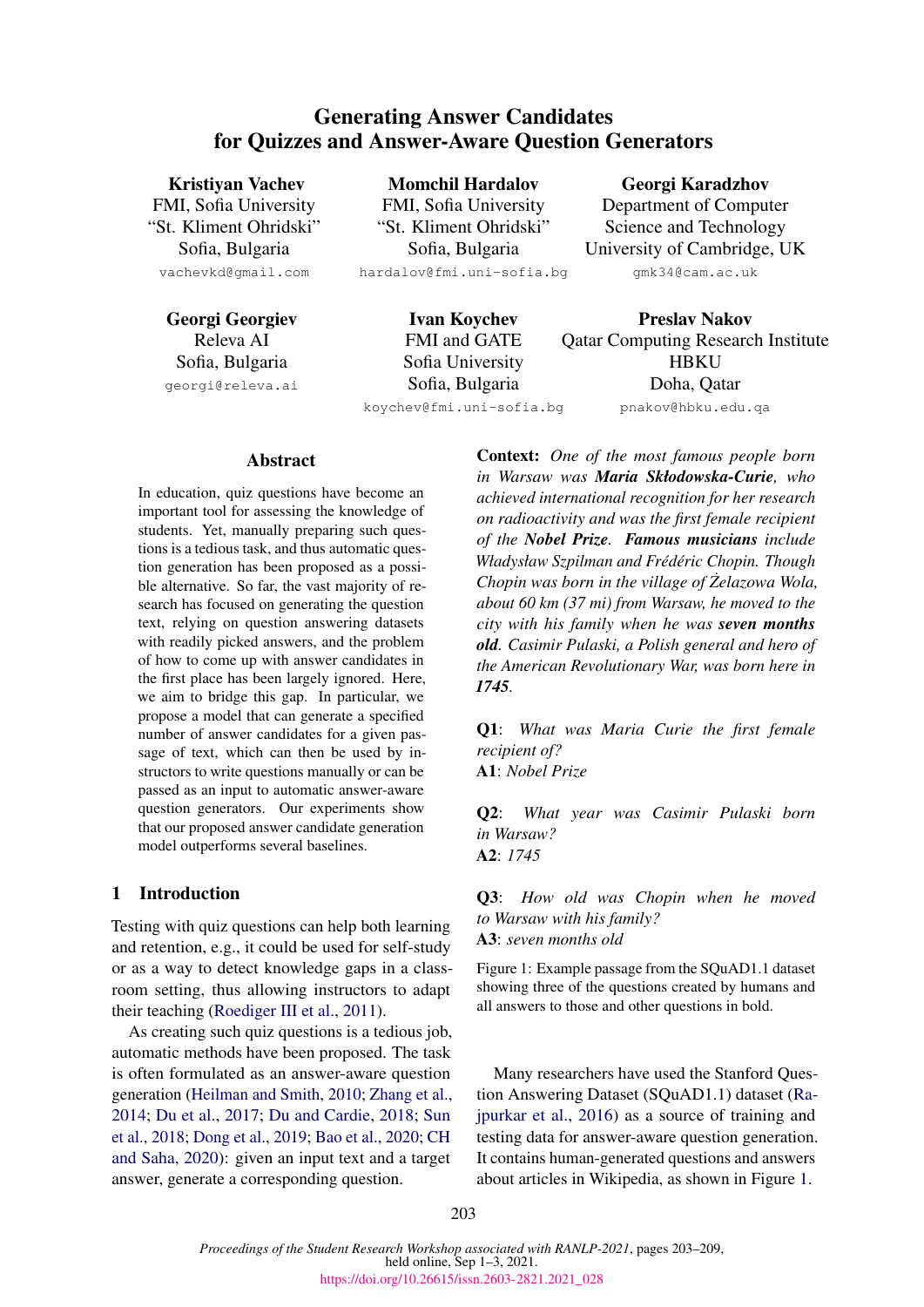However, this formulation requires that answers be picked beforehand, which may not be practical for real-world situations. Here we aim to address this limitation by proposing a method for generating answers, which can in turn serve as an input to answer-aware question generation models. Our model combines orthographic, lexical, syntactic, and semantic information, and shows promising results. It further allows the user to specify the number of answer to propose. Our contributions can be summarized as follows:

- We propose a new task: generate answer candidates that can serve as an input to answeraware question generation models.
- We create a dataset for this new task.
- We propose a suitable model for the task, which combines orthographic, lexical, syntactic, and semantic information, and can generate a pre-specified number of answers.
- We demonstrate improvements over simple approaches based on named entities, and competitiveness over complex neural models.

# 2 Related Work

The success of large-scale pre-trained Transformers such as BERT [\(Devlin et al.,](#page-5-6) [2019\)](#page-5-6), RoBERTa [\(Liu](#page-6-4) [et al.,](#page-6-4) [2019\)](#page-6-4), ALBERT [\(Lan et al.,](#page-5-7) [2020\)](#page-5-7), and generative ones such as T5 [\(Raffel et al.,](#page-6-5) [2020\)](#page-6-5) or BART [\(Lewis et al.,](#page-5-8) [2020\)](#page-5-8), has led to the rise in popularity of the Question Generation task. Models such as BERT [\(Devlin et al.,](#page-5-6) [2019\)](#page-5-6), T5 [\(Raffel et al.,](#page-6-5) [2020\)](#page-6-5) and PEGASUS [\(Zhang et al.,](#page-6-6) [2020\)](#page-6-6) have been used to generate questions for the SQuAD1.1 dataset and have been commonly evaluated [\(Du](#page-5-1) [et al.,](#page-5-1) [2017\)](#page-5-1) using BLEU [\(Papineni et al.,](#page-6-7) [2002\)](#page-6-7), ROUGE [\(Lin,](#page-5-9) [2004\)](#page-5-9), and METEOR [\(Lavie and](#page-5-10) [Agarwal,](#page-5-10) [2007\)](#page-5-10). Strong models for this task include NQG++ [\(Zhou et al.,](#page-6-8) [2017\)](#page-6-8), ProphetNet [\(Qi et al.,](#page-6-9) [2020\)](#page-6-9), MPQG [\(Song et al.,](#page-6-10) [2018\)](#page-6-10), UniLM [\(Dong](#page-5-3) [et al.,](#page-5-3) [2019\)](#page-5-3), UniLMv2 [\(Bao et al.,](#page-5-4) [2020\)](#page-5-4), and ERNIE-GEN [\(Xiao et al.,](#page-6-11) [2020\)](#page-6-11).

All these models were trained for answer-aware question generation, which takes the answer and the textual context as an input and outputs a question for that answer. In contrast, our task formulation takes a textual context as an input and generates possible answers; in turn, these answers can be used as an input to the above answer-aware question generation models.

The Quiz-Style Question Generation for News Stories task [\(Lelkes et al.,](#page-5-11) [2021\)](#page-5-11) uses a formulation that asks to generate a single question as well as the corresponding answer, which is to be extracted from the given context.

Follow-up research has tried to avoid the limitation of generating a single question or a single question–answer pair by generating a question for each sentence in the input context or by using all named entities in the context as answer keys [\(Mont](#page-6-12)[gomerie,](#page-6-12) [2020\)](#page-6-12).

Finally, there has been a proliferation of educational datasets in recent years [\(Zeng et al.,](#page-6-13) [2020;](#page-6-13) [Dzendzik et al.,](#page-5-12) [2021;](#page-5-12) [Rogers et al.,](#page-6-14) [2021\)](#page-6-14), which includes Crowdsourcing [\(Welbl et al.,](#page-6-15) [2017\)](#page-6-15), ARC [\(Clark et al.,](#page-5-13) [2018\)](#page-5-13), OpenBookQA [\(Mihaylov](#page-6-16) [et al.,](#page-6-16) [2018\)](#page-6-16), multiple-choice exams in Bulgarian [\(Hardalov et al.,](#page-5-14) [2019\)](#page-5-14), Vietnamese [\(Nguyen](#page-6-17) [et al.,](#page-6-17) [2020\)](#page-6-17), and EXAMS, which covers 16 different languages [\(Hardalov et al.,](#page-5-15) [2020\)](#page-5-15). Yet, these datasets are not directly applicable for our task as their questions do not expect the answers to be exact matches from the textual context. While there are also span-based extraction datasets such as NewsQA [\(Trischler et al.,](#page-6-18) [2017\)](#page-6-18), SearchQA [\(Dunn](#page-5-16) [et al.,](#page-5-16) [2017\)](#page-5-16) and Natural Questions: A Benchmark for Question Answering Research [\(Kwiatkowski](#page-5-17) [et al.,](#page-5-17) [2019\)](#page-5-17) they contains a mix of long and short spans rather than factoid answers. Thus, we opted to use SQuAD1.1 in our experiments, but focusing on generating answers rather than on questions.

### 3 Method

Given an input textual context, we first extract phrases from it, then we calculate a representation for each phrase, and finally, we predict which phrases are appropriate of being an answer to a quiz question based on these representations.

#### 3.1 Data

To train our classifier, we need a labeled dataset of key phrases. In particular, we use SQuAD1.1, which consists of more than 100,000 questions created by humans from Wikipedia articles, and was extensively used for question answering. An example is shown in Figure [1.](#page-0-0) We use version 1.1 of the dataset instead of 2.0 [\(Rajpurkar et al.,](#page-6-19) [2018\)](#page-6-19) because it contains the exact position of the answers in the text, which allows us to easily match them against the candidate phrases. Version 2.0 only adds examples whose answer is not present.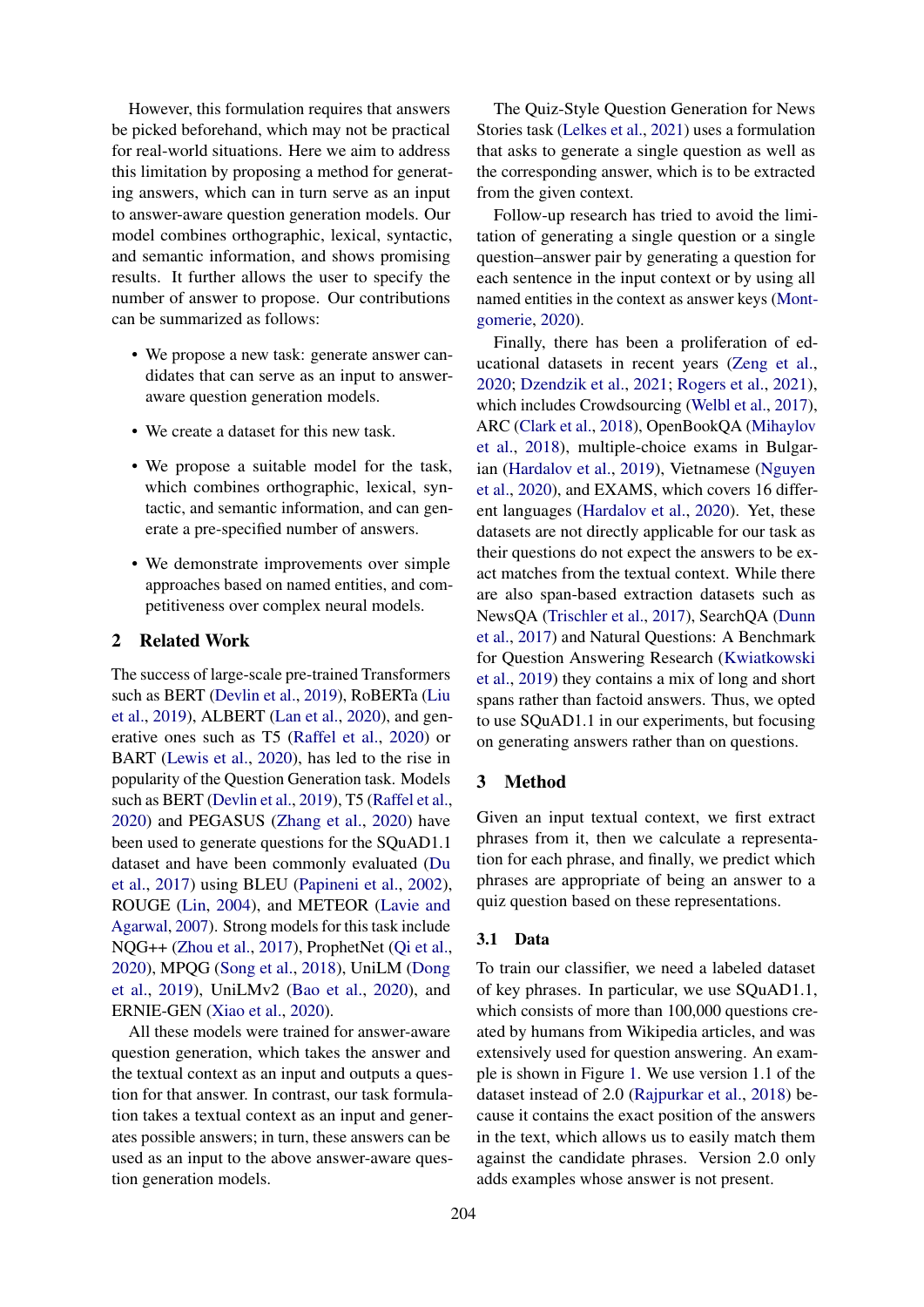We created a dataset for our task using 87,600 questions from the SQuAD1.1 training set and their associated textual contexts. Because only 33% of the answers consisted of one word, it is important to also extract phrases longer than a single word. Thus, we also added all named entities; note that they have a variable word length. We further included all noun chunks, which we then extended by combining two or more noun chunks if the only words between them were connectors like *and*, *of*, and *or*. Here is an example of a complex chunk with three pieces: *a Marian place of prayer and reflection*. We considered as positive examples the phrases for which there was a question asked in the SQuAD1.1 dataset, and we considered as negative examples the additional phrases we created.

### 3.2 Features

We extracted the following features, adapted for the use of phrases containing multiple words:

TFIDFArticle, TFIDFParagraph: The average TF.IDF score for all words in the key phrase, where the Inverse Document Frequency (IDF) is computed from the words in all paragraphs of the article (*TFIDFArticle*) or only from the paragraph of the given key phrase (*TFIDFParagraph*).

TitleSimilarity: The average cosine similarity between the vectors of the words in the key phrase and the article title.

POS, TAG, DEP: The coarse-grained part-ofspeech tag (*POS*), the fine-grained part-of-speech tag (*TAG*), and the syntactic dependency relation (*DEP*). If the phrase contains multiple words, we only consider the word with the highest TF.IDF.

EntityType: The named entity type of the phrase if any.

IsAlpha: True if all characters in the phrase are alphabetic.

IsAscii: True if the phrase consists only of characters contained in the standard ASCII table.

IsDigit: True if the phrase only contains digits.

IsLower: True if all words in the phrase are in lowercase.

IsCapital: True if the first word in the phrase is in uppercase.

IsCurrency: True if some word in the phrase contains a currency symbol, e.g., *\$23*.

LikeNum: True if some word in the phrase represents a number, e.g., *13.4*, *42*, *twenty*, etc.

# 3.3 Model

We convert all the above features to binary, and then we use a Bernoulli Naïve Bayes classifier, which can account both for the presence and for the absence of a feature. To achieve this, we encode categorical features (e.g., *POS*, *TAG*) using one-hot encoding, and we put continuous features (e.g., *TFIDFArticle*, *TitleSimilarity*) into bins of five.

### 3.4 Evaluation Measures

As there is no established measure for evaluating key phrases for answer generation, we use and adapt the original evaluation script<sup>[1](#page-2-0)</sup> created for the Question Answering task on the SQuAD1.1 dataset [\(Rajpurkar et al.,](#page-6-3) [2016\)](#page-6-3), which calculates an exact match (*EM*) and the harmonic mean of precision and recall (*F1*).

In the SQuAD1.1 dataset, there can be multiple correct versions of the answer for a question (e.g., *third*, *third-most*). Thus, the evaluation script calculates EM and F1 for each such version and then returns the highest value. As there can be also multiple question–answer pairs in a given passage, we further adapted the script to include all humancreated answers, we calculated these scores against all answers in the passage, and finally, we took the highest values.

Finally, in order to allow for a more practical use of question generation algorithms, it is desirable to be able to generate multiple question–answer pairs for a given passage. To compute EM and F1 over multiple answer candidates, we adopted the following two approaches:

EM-Any and F1-Any show how likely it is to pick a ground-truth answer (also, how likely it is to be chosen by a human annotator of SQuAD1.1) out of *N* returned candidate answers. To calculate them, we took only the best EM and F1 scores after computing all scores for each candidate answer.

Using EM-Avg and F1-Avg, we can measure what percentage of all returned candidate answers have also been marked as an answer by a human. To calculate them, we took the average of all EM and F1 scores computed for the proposed candidate answers.

The results for the SQuAD1.1 development split, which consists of 2,067 unique passages, are shown in Table [1](#page-3-0) and Table [2.](#page-3-1)

<span id="page-2-0"></span><sup>1</sup>[http://github.com/allenai/](http://github.com/allenai/bi-att-flow/blob/master/squad/evaluate-v1.1.py) [bi-att-flow/blob/master/squad/](http://github.com/allenai/bi-att-flow/blob/master/squad/evaluate-v1.1.py) [evaluate-v1.1.py](http://github.com/allenai/bi-att-flow/blob/master/squad/evaluate-v1.1.py)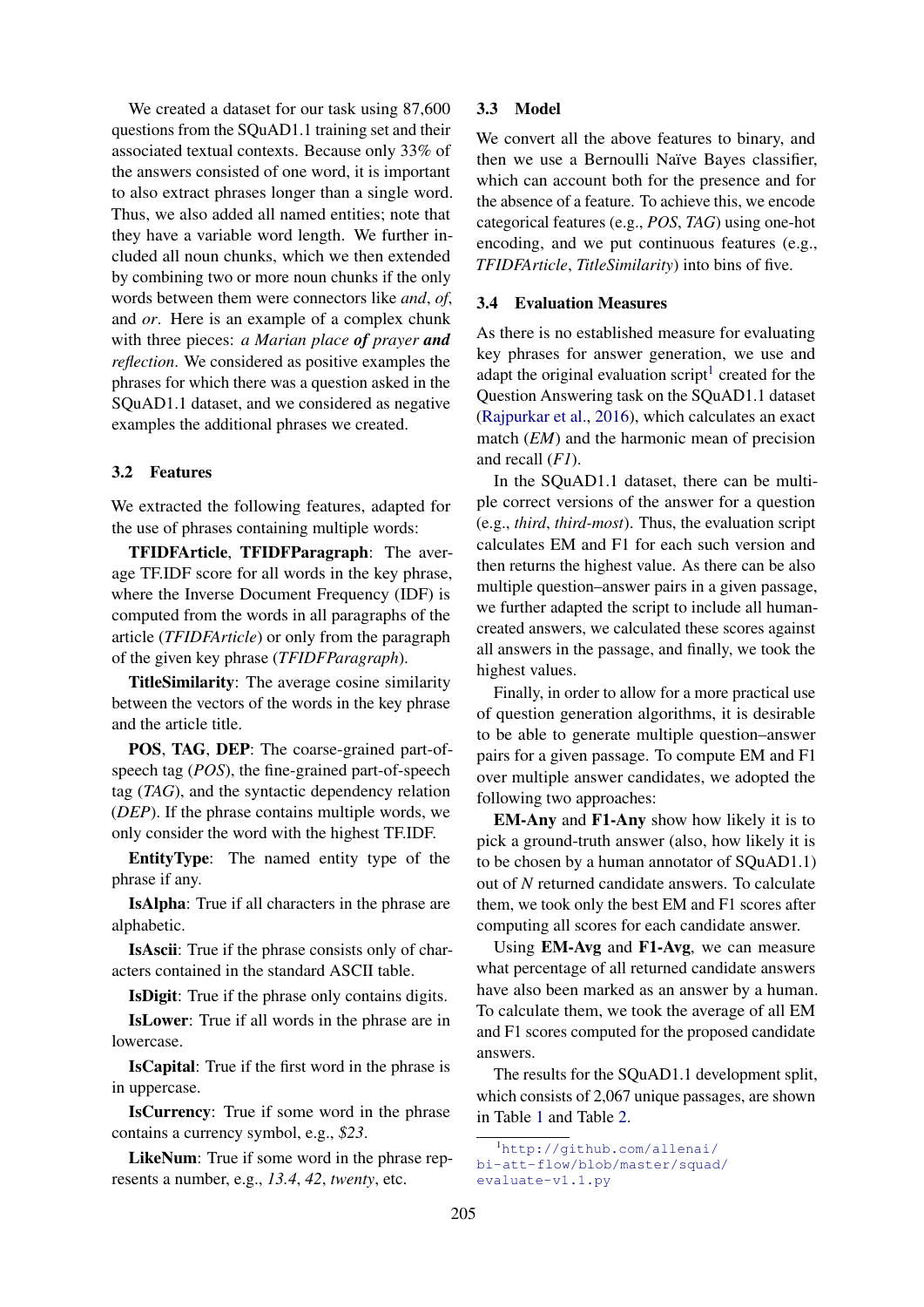### 4 Experiments and Evaluation

We used our model to generate ten candidate answers per passage (taking the ones with the highest classifier confidence), and we compared the results to other commonly used methods.

#### <span id="page-3-3"></span>4.1 Baselines

Below, we list the baselines that we compared against:

- NER: Extracting all named entities from the passage and using them as candidate answers. On average, there are 13.64 named entities per SQuAD1.1 passage.
- Noun Chunks: Extracting all noun chunks from the passage and using them as candidate answers. On average, there are 33.15 noun chunks per SQuAD1.1 passage.
- NE + NCh: Combining all extracted named entities and noun chunks from the passage af-ter using the SQuAD1.1 normalization script<sup>[2](#page-3-2)</sup> to remove duplicate words (e.g., *the third* matches *third*).
- T5-small: We fine-tuned the small version of T5, which has 220M parameters. We trained the model to accept the passage as an input and to output the answer. We used a learning rate of 0.0001, a source token length of 300, and a target token length of 24. The best validation loss was achieved in the forth out of ten epochs.

# 4.2 Results

In this section, we describe our experimental results and we compare them to the baselines described in Section [4.1](#page-3-3) above.

# 4.2.1 Best Over Multiple Candidates

Table [1](#page-3-0) shows the results for EM-Any and F1-Any, i.e., how often, among the top- $N$  candidates by the model, at least one was picked by a human.

We can see that, compared to using named entities, our model achieves a better EM-Any score with just eight answer candidates rather than using all named entities in the passage (which are 13.6 on average). It also achieves a higher F1-Any score with just six answer candidates.

<span id="page-3-0"></span>

| <b>Method</b> | Answers | <b>EM-Any</b> | F1-Any |
|---------------|---------|---------------|--------|
| Our Model     | 1       | 29.63         | 38.80  |
|               | 2       | 42.50         | 55.47  |
|               | 3       | 52.92         | 66.83  |
|               | 4       | 59.67         | 73.92  |
|               | 5       | 65.50         | 79.11  |
|               | 6       | 69.33         | 82.50  |
|               | 7       | 72.90         | 85.58  |
|               | 8       | 75.43         | 87.70  |
|               | 9       | 77.66         | 89.20  |
|               | 10      | 79.17         | 90.32  |
| <b>NER</b>    | 13.6    | 74.36         | 82.12  |
| NCh           | 33.2    | 86.79         | 95.90  |
| $NER + NCh$   | 35.4    | 95.02         | 98.48  |
| T5-small      | 1       | 37.56         | 49.16  |

Table 1: Best over multiple candidates (EM-Any and F1-Any). Measuring how often, among the top- $N$  candidates proposed by the model, at least one was picked by a human.

<span id="page-3-1"></span>

| Method      | Answers | <b>EM-Avg</b> | F1-Avg |
|-------------|---------|---------------|--------|
| Our Model   | 1       | 29.63         | 38.80  |
|             | 2       | 25.58         | 36.03  |
|             | 3       | 24.18         | 35.15  |
|             | 4       | 22.74         | 34.15  |
|             | 5       | 22.07         | 33.65  |
|             | 6       | 20.90         | 32.81  |
|             | 7       | 20.02         | 32.05  |
|             | 8       | 19.25         | 31.43  |
|             | 9       | 18.45         | 30.57  |
|             | 10      | 17.64         | 29.75  |
| <b>NER</b>  | 13.6    | 16.33         | 25.24  |
| <b>NCh</b>  | 33.2    | 7.86          | 17.75  |
| $NER + NCh$ | 35.4    | 8.97          | 18.84  |
| T5-small    | 1       | 37.56         | 49.16  |

Table 2: Average over multiple candidates (EM-Avg, F1-Avg). Measuring what percentage of the proposed answers were also selected as an answer by a human.

We further see that using the combination of all named entities and noun chunks yields the best score, but it produces 35 candidates on average, which is the majority of the words in the passage.

### 4.2.2 Average Over Multiple Candidates

Table [2](#page-3-1) shows the results for EM-Avg and F1-Avg, i.e., measuring what percentage of the proposed answers were also selected as an answer by a human.

<span id="page-3-2"></span><sup>2</sup>[http://github.com/allenai/](http://github.com/allenai/bi-att-flow/blob/master/squad/evaluate-v1.1.py#L11) [bi-att-flow/blob/master/squad/](http://github.com/allenai/bi-att-flow/blob/master/squad/evaluate-v1.1.py#L11) [evaluate-v1.1.py#L11](http://github.com/allenai/bi-att-flow/blob/master/squad/evaluate-v1.1.py#L11)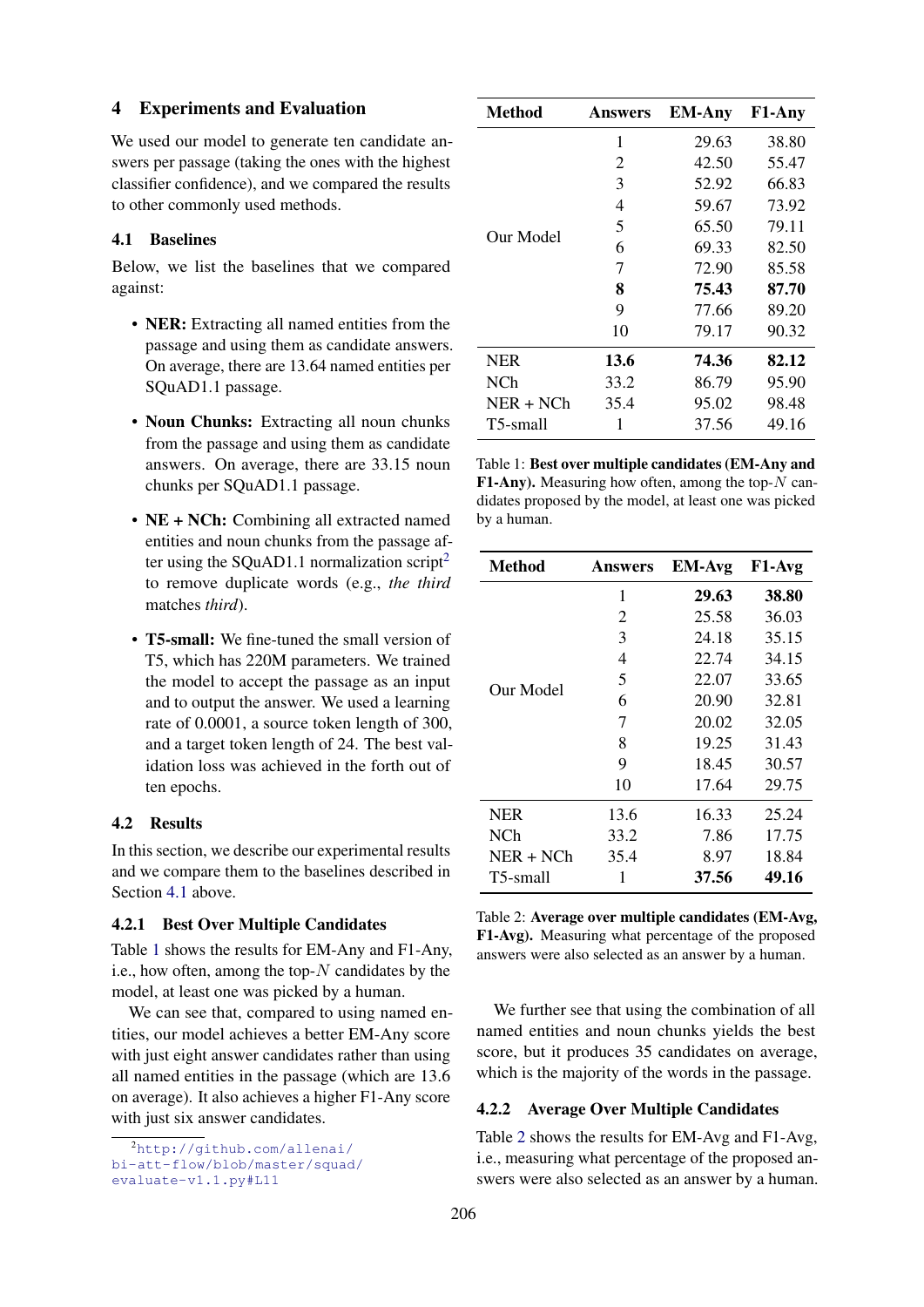Due to the ability of the classifier to take a lower number of candidate questions, we can see that it outperforms taking all named entities or all noun chunks by a sizable margin.

We further see that the average scores consistently drop with the increase of the number of answer candidates. This also explains the lower scores of the named entity and noun chunks approaches as they produce much longer lists of candidate answers.

# 4.2.3 Single Answer Candidate

Finally, we see in both tables, that the T5 model achieves the highest average result. However, in our setup it cannot produce multiple candidates. We plan to extend it accordingly in future work.

# 5 Discussion

Figure [2](#page-4-0) shows a passage from the development split of the SQuAD1.1 dataset and the top-10 answers that our model proposed for it. We can see that these answers represent a diverse set, including named entities, noun chunks, and individual words. Indeed, this is a typical example, as our analysis across the entire development dataset shows that on average, among the top-10 candidates, our model proposes 4.82 named entities and 6.40 noun chunks.

Note also that our evaluation setup could be unfair to the model in some cases, e.g., if the model proposes a good candidate answer but one that was not chosen by the human annotators, it would receive no credit for it.

Finally, note that our model can produce top- $N$ results for user-defined values of  $N$ , which is an advantage over simple baselines based on entities or chunks, as well as over our setup for T5.

### 6 Conclusion and Future Work

We proposed a new task: generate answer candidates that can serve as an input to answer-aware question generation models. We further created a dataset for this new task. Moreover, we proposed a suitable model for the task, which combines orthographic, lexical, syntactic, and semantic information, and can generate a pre-specified number of answers. Finally, we demonstrated improvements over simple approaches based on named entities, and competitiveness over complex, computationally expensive neural network models such as T5.

<span id="page-4-0"></span>Context: *Oxygen is a chemical element with symbol O and atomic number 8. It is a member of the chalcogen group on the periodic table and is a highly reactive nonmetal and oxidizing agent that readily forms compounds (notably oxides) with most elements. By mass, oxygen is the third-most abundant element in the universe, after hydrogen and helium. At standard temperature and pressure, two atoms of the element bind to form dioxygen, a colorless and odorless diatomic gas with the formula O2. Diatomic oxygen gas constitutes 20.8% of the Earth's atmosphere. However, monitoring of atmospheric oxygen levels show a global downward trend, because of fossil-fuel burning. Oxygen is the most abundant element by mass in the Earth's crust as part of oxide compounds such as silicon dioxide, making up almost half of the crust's mass.*

#### Top 10 answers:

- 1. 8
- 2. 20.8 % of the Earth 's atmosphere
- 3. Oxygen
- 4. a member of the chalcogen group
- 5. Diatomic oxygen gas
- 6. almost half
- 7. O
- 8. two atoms of the element
- 9. the formula O2
- 10. fossil-fuel burning

Figure 2: The top-10 answer candidates generated by our model for a sample passage from SQuAD1.1. The human-selected ground truth answers are underlined, and the answer candidates are shown in brown.

In future work, we plan to analyze and to improve the features. We also want to extend T5 to generate multiple candidates. We further plan to reduce the impact of false negatives, e.g., by means of manual evaluation by domain experts, and eventually by producing datasets with (potentially ranked) annotations of all suitable candidate answers.

# Acknowledgments

This research is partially funded via Project UNITe by the OP "Science and Education for Smart Growth" and co-funded by the EU through the ESI Funds under GA No. BG05M2OP001-1.001-0004.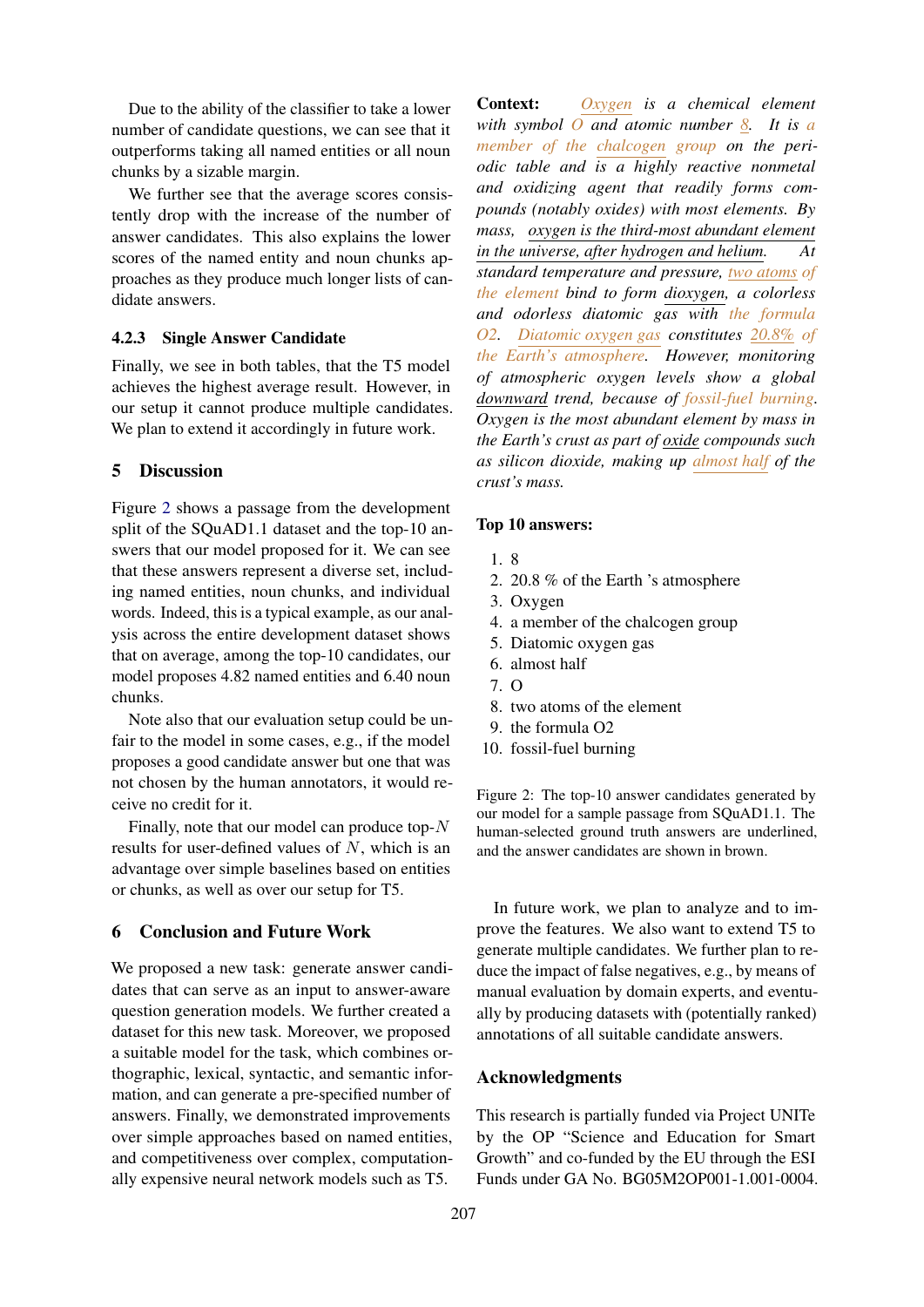### References

- <span id="page-5-4"></span>Hangbo Bao, Li Dong, Furu Wei, Wenhui Wang, Nan Yang, Xiaodong Liu, Yu Wang, Jianfeng Gao, Songhao Piao, Ming Zhou, and Hsiao-Wuen Hon. 2020. Unilmv2: Pseudo-masked language models for unified language model pre-training. In *Proceedings of the 37th International Conference on Machine Learning*, volume 119 of *Proceedings of Machine Learning Research*, pages 642–652.
- <span id="page-5-5"></span>Dhawaleswar Rao CH and Sujan Kumar Saha. 2020. Automatic multiple choice question generation from text: A survey. *IEEE Transactions on Learning Technologies*, 13(1):14–25.
- <span id="page-5-13"></span>Peter Clark, Isaac Cowhey, Oren Etzioni, Tushar Khot, Ashish Sabharwal, Carissa Schoenick, and Oyvind Tafjord. 2018. Think you have solved question answering? Try ARC, the AI2 reasoning challenge. *arXiv:1803.05457*.
- <span id="page-5-6"></span>Jacob Devlin, Ming-Wei Chang, Kenton Lee, and Kristina Toutanova. 2019. BERT: Pre-training of deep bidirectional transformers for language understanding. In *Proceedings of the 2019 Conference of the North American Chapter of the Association for Computational Linguistics: Human Language Technologies*, NAACL-HLT '19, pages 4171–4186, Minneapolis, Minnesota, USA.
- <span id="page-5-3"></span>Li Dong, Nan Yang, Wenhui Wang, Furu Wei, Xiaodong Liu, Yu Wang, Jianfeng Gao, Ming Zhou, and Hsiao-Wuen Hon. 2019. Unified language model pre-training for natural language understanding and generation. In *Advances in Neural Information Processing Systems 32: Annual Conference on Neural Information Processing Systems 2019*, NeurIPS '19, pages 13042–13054, Vancouver, BC, Canada.
- <span id="page-5-2"></span>Xinya Du and Claire Cardie. 2018. Harvesting paragraph-level question-answer pairs from Wikipedia. In *Proceedings of the 56th Annual Meeting of the Association for Computational Linguistics*, ACL '18, pages 1907–1917, Melbourne, Australia.
- <span id="page-5-1"></span>Xinya Du, Junru Shao, and Claire Cardie. 2017. Learning to ask: Neural question generation for reading comprehension. In *Proceedings of the 55th Annual Meeting of the Association for Computational Linguistics*, ACL '17, pages 1342–1352, Vancouver, Canada.
- <span id="page-5-16"></span>Matthew Dunn, Levent Sagun, Mike Higgins, V. Ugur Guney, Volkan Cirik, and Kyunghyun Cho. 2017. SearchQA: A new Q&A dataset augmented with context from a search engine. *arXiv:1704.05179*.
- <span id="page-5-12"></span>Daria Dzendzik, Carl Vogel, and Jennifer Foster. 2021. English machine reading comprehension datasets: A survey. *arXiv:2101.10421*.
- <span id="page-5-14"></span>Momchil Hardalov, Ivan Koychev, and Preslav Nakov. 2019. Beyond English-only reading comprehension: Experiments in zero-shot multilingual trans-

fer for Bulgarian. In *Proceedings of the International Conference on Recent Advances in Natural Language Processing*, RANLP '19, pages 447–459, Varna, Bulgaria.

- <span id="page-5-15"></span>Momchil Hardalov, Todor Mihaylov, Dimitrina Zlatkova, Yoan Dinkov, Ivan Koychev, and Preslav Nakov. 2020. EXAMS: A multi-subject high school examinations dataset for cross-lingual and multilingual question answering. In *Proceedings of the 2020 Conference on Empirical Methods in Natural Language Processing*, EMNLP '20, pages 5427–5444, Online.
- <span id="page-5-0"></span>Michael Heilman and Noah A. Smith. 2010. Good question! statistical ranking for question generation. In *Human Language Technologies: The 2010 Annual Conference of the North American Chapter of the Association for Computational Linguistics*, NAACL-HLT '10, pages 609–617, Los Angeles, California, USA. Association for Computational Linguistics.
- <span id="page-5-17"></span>Tom Kwiatkowski, Jennimaria Palomaki, Olivia Redfield, Michael Collins, Ankur Parikh, Chris Alberti, Danielle Epstein, Illia Polosukhin, Jacob Devlin, Kenton Lee, Kristina Toutanova, Llion Jones, Matthew Kelcey, Ming-Wei Chang, Andrew M. Dai, Jakob Uszkoreit, Quoc Le, and Slav Petrov. 2019. Natural questions: A benchmark for question answering research. *Transactions of the Association for Computational Linguistics*, 7:452–466.
- <span id="page-5-7"></span>Zhenzhong Lan, Mingda Chen, Sebastian Goodman, Kevin Gimpel, Piyush Sharma, and Radu Soricut. 2020. ALBERT: A lite BERT for self-supervised learning of language representations. In *Proceedigs of the 8th International Conference on Learning Representations*, ICLR '20, Addis Ababa, Ethiopia.
- <span id="page-5-10"></span>Alon Lavie and Abhaya Agarwal. 2007. METEOR: An automatic metric for MT evaluation with high levels of correlation with human judgments. In *Proceedings of the Second Workshop on Statistical Machine Translation*, WMT '07, pages 228–231, Prague, Czech Republic.
- <span id="page-5-11"></span>Adam D. Lelkes, Vinh Q. Tran, and Cong Yu. 2021. Quiz-style question generation for news stories. In *Proceedings of the Web Conference 2021*, WWW '21, pages 2501–2511.
- <span id="page-5-8"></span>Mike Lewis, Yinhan Liu, Naman Goyal, Marjan Ghazvininejad, Abdelrahman Mohamed, Omer Levy, Veselin Stoyanov, and Luke Zettlemoyer. 2020. BART: Denoising sequence-to-sequence pretraining for natural language generation, translation, and comprehension. In *Proceedings of the 58th Annual Meeting of the Association for Computational Linguistics*, ACL '20, pages 7871–7880.
- <span id="page-5-9"></span>Chin-Yew Lin. 2004. ROUGE: A package for automatic evaluation of summaries. In *Proceedigs of the Workshop on Text Summarization Branches Out*, pages 74–81, Barcelona, Spain.